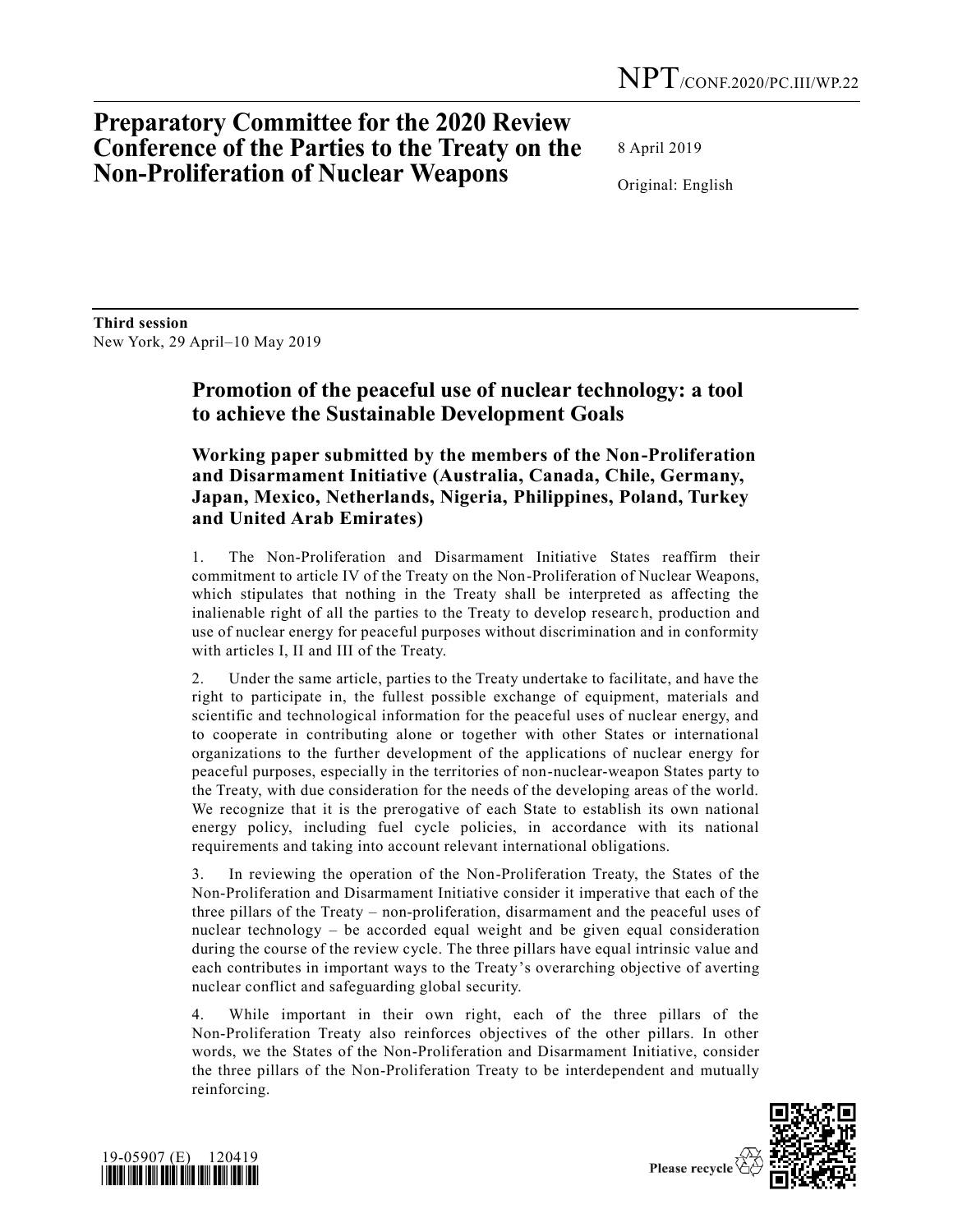5. It is essential, therefore, that the third pillar – the peaceful uses pillar – be accorded appropriate weight during the 2019 meetings of the Preparatory Committee of States parties, during any regional conferences organized in preparation for the 2020 Review Conference of the Parties to the Treaty on the Non-Proliferation of Nuclear Weapons, and when developing associated outcome documents.

6. Effective mitigation of future global challenges, including those associated with climate change and the rise in animal disease outbreak, elevates the importance of identifying innovative and effective solutions. The peaceful use of nuclear technology is an area of increasing potential in this regard.

7. We call on States parties to acknowledge the progress made and the future potential of the peaceful use and application of nuclear technology in advancing a wide variety of basic socioeconomic human development needs worldwide. This includes in areas pertaining to human and animal health, nutrition, food and agriculture, water resource management, environment, industry, materials and energy.

8. The peaceful use and application of nuclear science and technology can thus play an important role in accelerating progress towards achieving at least 9 of the 17 Sustainable Development Goals. To this end, the Non-Proliferation and Disarmament Initiative believes that access to the benefits from the peaceful uses of nuclear technology should be enlarged to the greatest extent practicable, including where possible or desirable through incorporation into national development plans. Furthermore, development partners need to work together to advance the recognition of nuclear science and technology as a tool for development within the development framework. Enhanced sharing of good practices between stakeholders, such as regulators, operators and policymakers, can provide an important impetus in this regard.

9. All States have accrued tangible benefits from the peaceful uses of nuclear technology, including through cooperation with the International Atomic Energy Agency (IAEA) – an impressive achievement underpinned by the Non-Proliferation Treaty.

10. The Non-Proliferation and Disarmament Initiative I is keen to ensure that benefits from the peaceful uses of nuclear technology are protected and continue to be available to States. We look forward to engaging constructively with all States parties during the course of this Preparatory Committee meeting to advance this objective and ensure the continued strengthening of the Non-Proliferation Treaty as the cornerstone of the non-proliferation and disarmament regime.

11. Ensuring effective communication to stakeholders and raising public awareness of the benefits of the peaceful uses of nuclear technology are essential to building the acceptance needed to enhance the application of the peaceful uses of nuclear technology.

## **Cooperation with the International Atomic Energy Agency**

12. In promoting the peaceful uses of nuclear technology, the activities of IAEA under "Atoms for Peace and Development" are contributing in a crucial way to the implementation of the 2030 Agenda for Sustainable Development.

13. The Non-Proliferation and Disarmament Initiative urges the Agency to continue to raise awareness of its activities with key players in the development field and to strengthen partnerships with relevant organizations. Initiatives such as the International Ministerial Conference on Nuclear Power in the Twenty-first Century in 2017 and the Ministerial Conference on Nuclear Science, Technology: Addressing Current and Emerging Development Challenges in 2018 are relevant in this regard.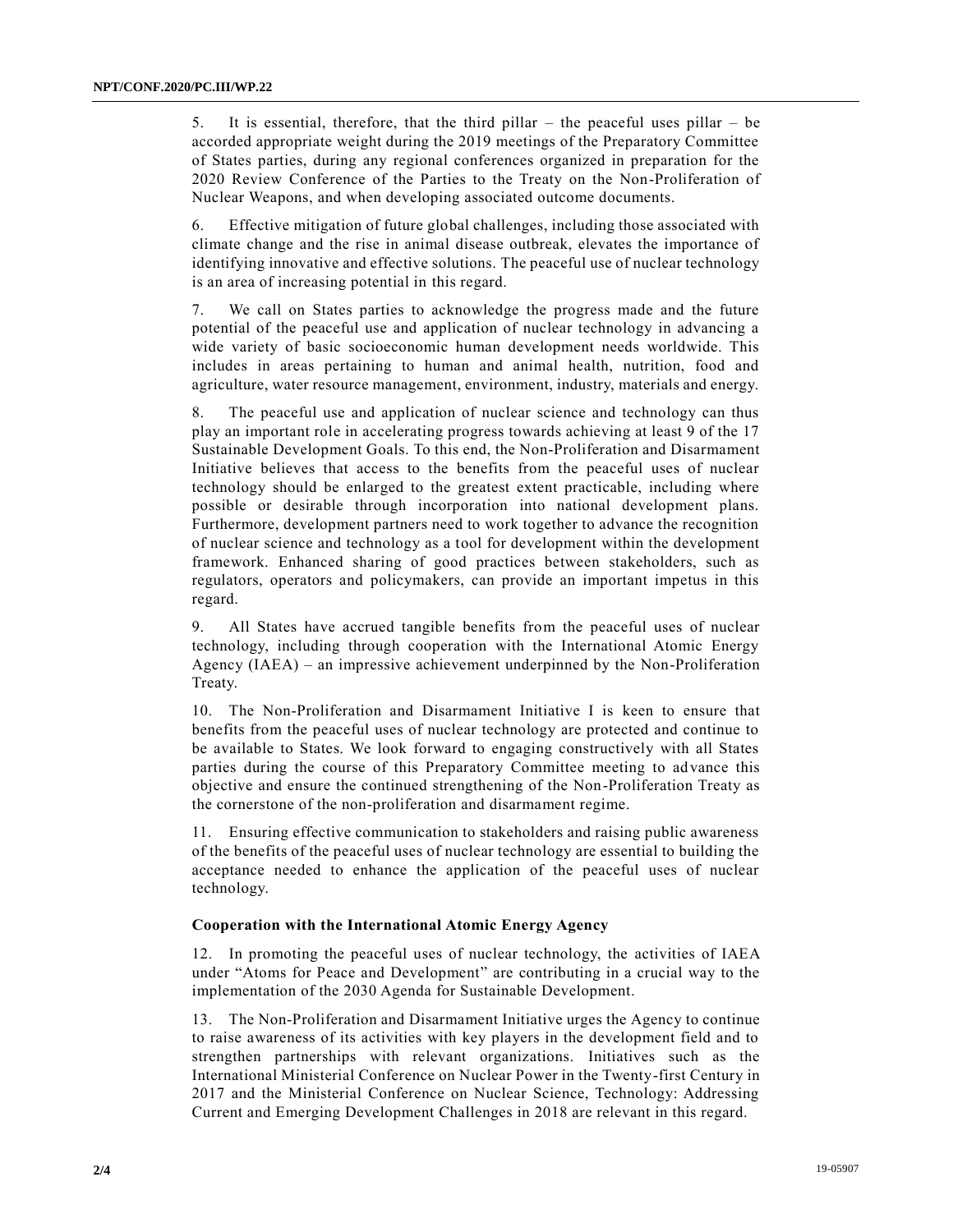14. The Non-Proliferation and Disarmament Initiative welcomes the Ministerial Declaration adopted at the 2018 Ministerial Conference in which IAEA member States "recognize the important role of science, technology and innovation in addressing the current challenges and meeting the common goals of achieving sustainable development and protecting the environment in the context of the 2030 Agenda for Sustainable Development".

15. In the same Ministerial Declaration, member States also recognized the growing need and demand for further utilization of nuclear applications worldwide; the importance of bilateral and multilateral cooperation in accelerating and enlarging the contribution of nuclear technology to peace, health and prosperity; the need for donors and recipients of nuclear technology to work together to bridge the gaps in nuclear science and technology among member States; and the importance of the IAEA Technical Cooperation Programme and coordinated research activities as major mechanisms to support member States in building, strengthening and maintaining capacity to use nuclear technology in a safe, secure and sustainable manner.

16. The Non-Proliferation and Disarmament Initiative encourages IAEA and its member States to help spread the benefits of the peaceful use of nuclear technology by making further efforts to enhance the efficiency, effectiveness, transparency and sustainability of its Technical Cooperation Programme. In particular, all member States need to take responsibility to pay their target share to the IAEA Technical Cooperation Fund, which is the most important mechanism for the implementation of the Technical Cooperation Programme, and to take practical steps to ensure higher rates of attainment for the Fund. Public-private partnerships should be strengthened with the objective of enhancing the Technical Cooperation Programme and its socioeconomic impact.

17. Utilization of regional cooperative arrangements such as those in Asia and the Pacific, Arab States in Asia, Latin America and the Caribbean, and Africa can be effective by providing assistance and facilitating technology transfer, complementing and enhancing the technical cooperation activities of IAEA in individual countries and promoting South-South and triangular cooperation.

18. The Non-Proliferation and Disarmament Initiative welcomes the increasing number of IAEA member States that have made voluntary contributions through the Peaceful Uses Initiative to IAEA activities aimed at applying nuclear technology to promote development objectives. Contributions have reached over 140 million euros to the benefit of more than 150 member States. This has enabled the Agency to be more flexible and responsive to unforeseen emergency needs, as demonstrated by swift responses to the Ebola virus disease, the outbreak of the Zika virus and responses to the H5N1 virus (avian/bird flu).

19. The Non-Proliferation and Disarmament Initiative welcomes the role of IAEA in supporting international development and the application of nuclear-derived techniques, including:

- To address needs related to the prevention, diagnosis and treatment of health conditions, in particular non-communicable diseases such as cancer and cardiovascular diseases; and malnutrition in all its forms
- To manage pest-borne disease and impacts on agriculture through a sterile insect technique which suppresses or eradicates pest populations, including mosquitoes, and the Mediterranean fruit fly
- To rapidly diagnose and control transboundary animal and zoonotic diseases
- To measure environmental radioactivity and radiation